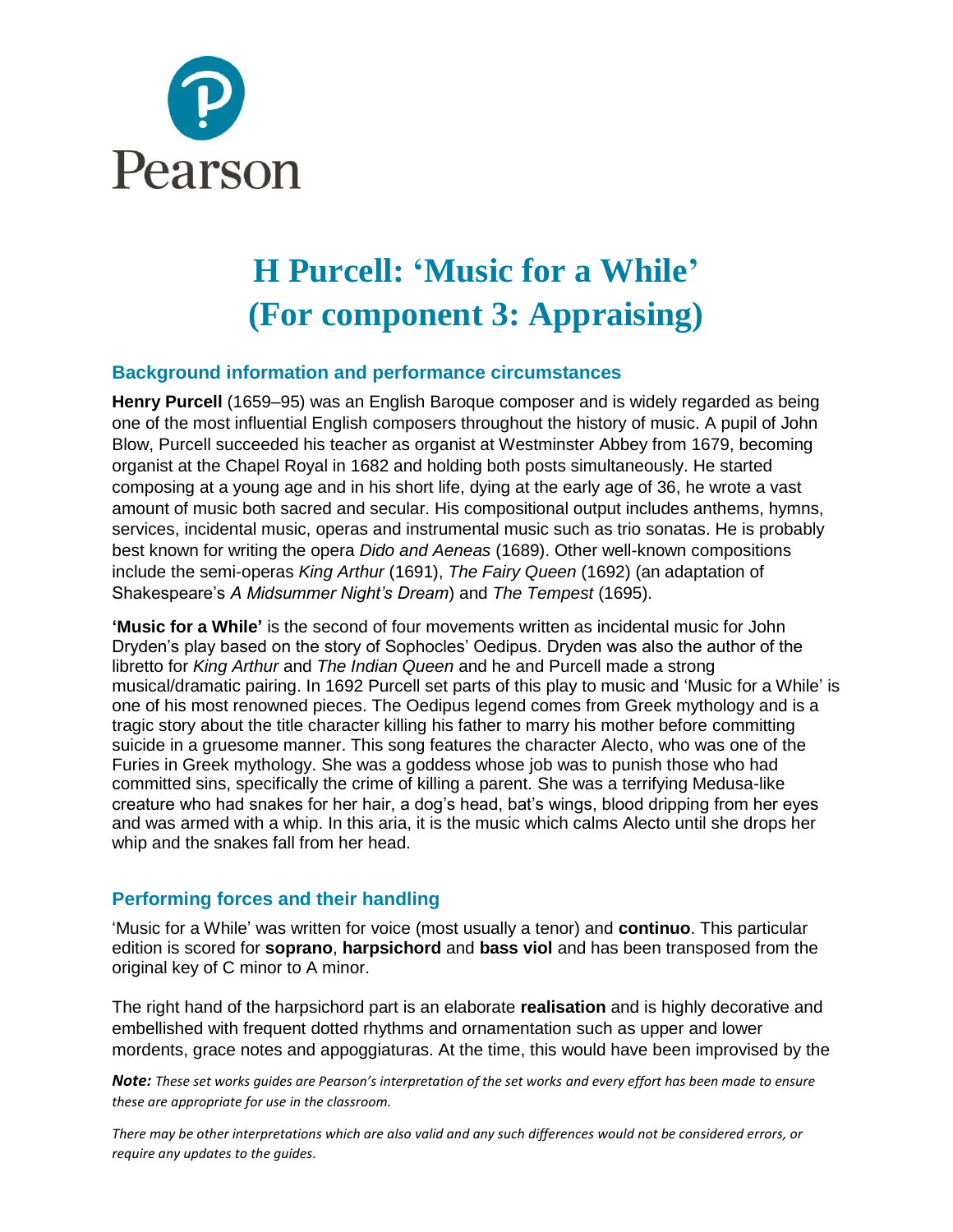player rather than being notated. Chords are frequently arpeggiated or spread rapidly from the lowest to highest note (e.g. bar 13).

The left hand of the harpsichord plays the **ground bass**.

The ground bass is also played by the bass viol. This is a bowed, fretted, stringed instrument used during the Renaissance and Baroque periods. Although resembling the modern cello, it has many differences. The bass viol generally has six strings which are tuned in fourths with a third in the middle. It is tuned to the notes D, G, C, E, A, D and the seven stringed bass viol has an additional low A string. In comparison to the cello, it has a flat rather than curved back, sloped rather than square shoulders, C rather than F holes and frets. The player uses an underhand rather than overhand bow grip.

## **Text setting and word-painting**

- The vocal line is mainly **syllabic** following speech rhythms.
- There are paired slurrings (e.g. in bar 5 on the words 'for' and 'a').
- There are melismatic moments (e.g. bar 10 on the word 'wond'ring').
- There is an extended **melisma** in bar 20 on the word 'eternal'.
- Repetition of text is used, such as the word 'Music' at the start or in bar 23 the word 'drop' sung nine times.

There are many examples of word-painting in this aria. Word-painting is the technique of writing music that reflects the literal meaning of a song. Below are some examples:

- Appropriately the word 'pains' in bar 12 features a **dissonance** of E in the melodic line against D in the bass part.
- In the phrase 'pains were eas'd' dissonance and resolution is presented on the word 'eas'd' as it falls in a descending **sequence**, bars 13-14
- The word 'drop' is presented in a descending pattern on the weak off-beat and is sung with unusual levels of repetition nine times, bars 23–25. This represents the snakes dropping from Alecto's head.
- The word 'wond'ring' in bar 10 captures the mood of the word and shows a wistfully descending legato melismatic melody.
- The word 'eternal' in bar 20 is set to a lengthy melisma with repetitive alternating notes showing the everlasting atmosphere of this word.
- The phrase 'free the dead' is in the bright key of G major containing rising melodies, bars 16–17.
- In general the predominantly minor key suits the sombre nature of the play and the text.

*Note: These set works guides are Pearson's interpretation of the set works and every effort has been made to ensure these are appropriate for use in the classroom.*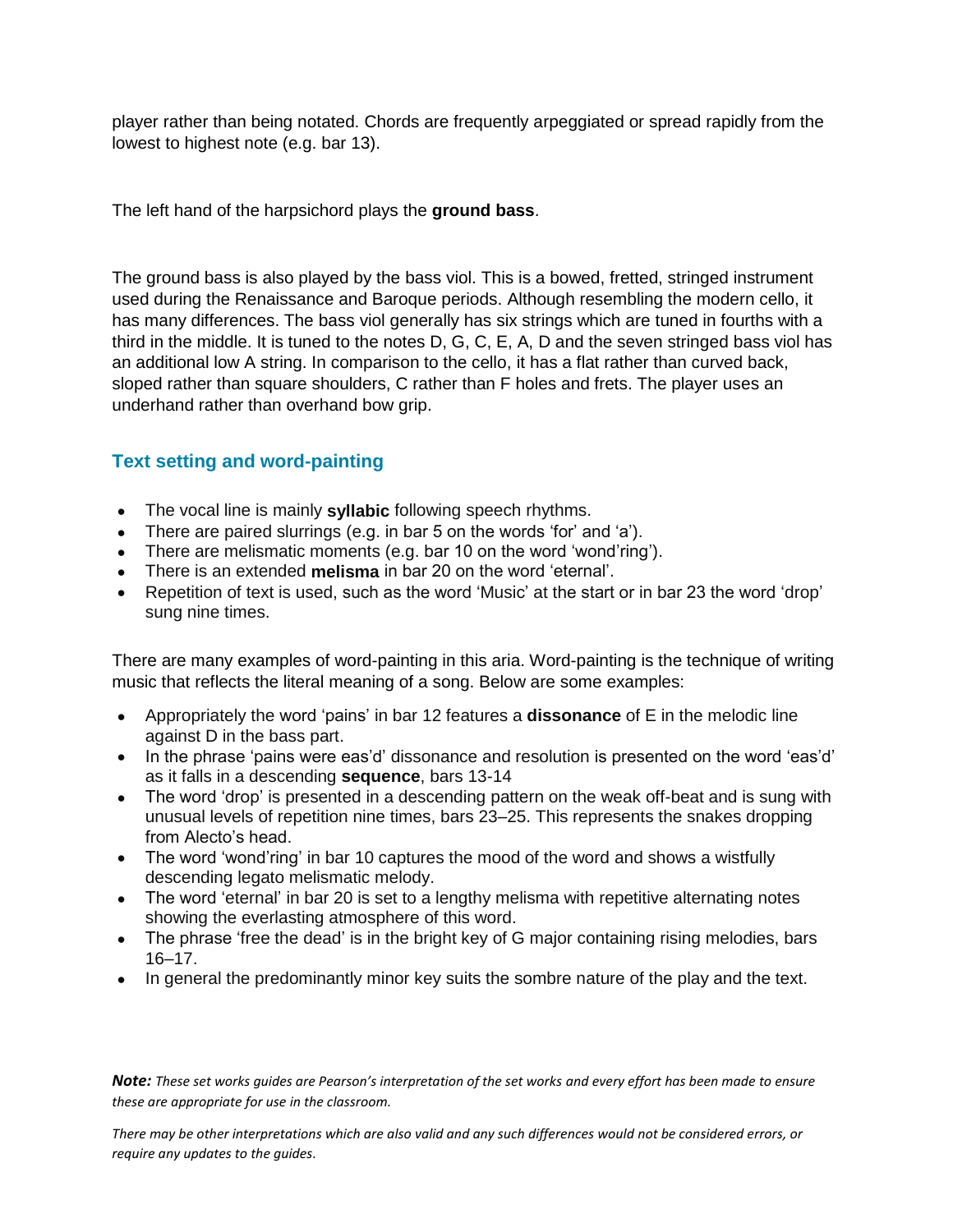## **Melody**

- The soprano line has a range or compass of a ninth (apart from the ornamental G in bar 36) from the lowest note of E just above middle C to F just over an octave higher.
- Much of the music is **conjunct** or stepwise.
- **Passing notes** are frequent. For example, the E and C on beat 4 of bar 5 are non-harmony notes and do not belong to the chord but link to notes from the chord.
- Any leaps are small and generally no greater than a perfect fourth (e.g. bar 7).
- Rests are used to break up phrases.
- There are some descending sequences (e.g. bar 20).
- There is extensive use of **ornaments** in both the soprano line and the right hand of the harpsichord:
	- o Trills (e.g. bar 13)
	- o Appoggiaturas (e.g. bar 35)
	- o Grace notes (e.g. bar 6)
	- o Upper mordents (e.g. bar 22)
	- o Lower mordents (e.g. bar 1).

#### **Structure**

This piece follows a ground bass structure. This is a short, recurring melodic pattern in the bass part that acts as the principal structural element, whilst melodic parts above change. It is also known as a basso ostinato and was developed into forms such as the Chaconne and Passacaglia. It was a common device in the Baroque period and Purcell is regarded as a master of the ground bass and used this technique extensively. His best known ground bass aria is 'Dido's Lament' from the opera *Dido and Aeneas*.

Features of the ground bass in 'Music for a While' include:

- It is three bars long.
- It consists entirely of quaver rhythms.
- Its melodic shape is arpeggio based.
- It makes use of semitone intervals.
- It has a rising line, starting on A then moving up to a B, C, D and E before falling at the end of the phrase.
- At the end of the ground there is a characteristic fall of an octave.
- The ground sounds incomplete as it ends with chord V but a sense of a perfect cadence is achieved with chord I at the start of the next repetition of the ground bass.
- The Ground bass is heard 4  $\frac{1}{2}$  times in the Tonic key before it starts to modulate in bar 14, using motifs from the original ground bass. The ground returns in the original key in bar 23 beat 3 for a three-bar reminder. It returns, complete in bar 29 and is heard a further three times before the close of the piece.

*Note: These set works guides are Pearson's interpretation of the set works and every effort has been made to ensure these are appropriate for use in the classroom.*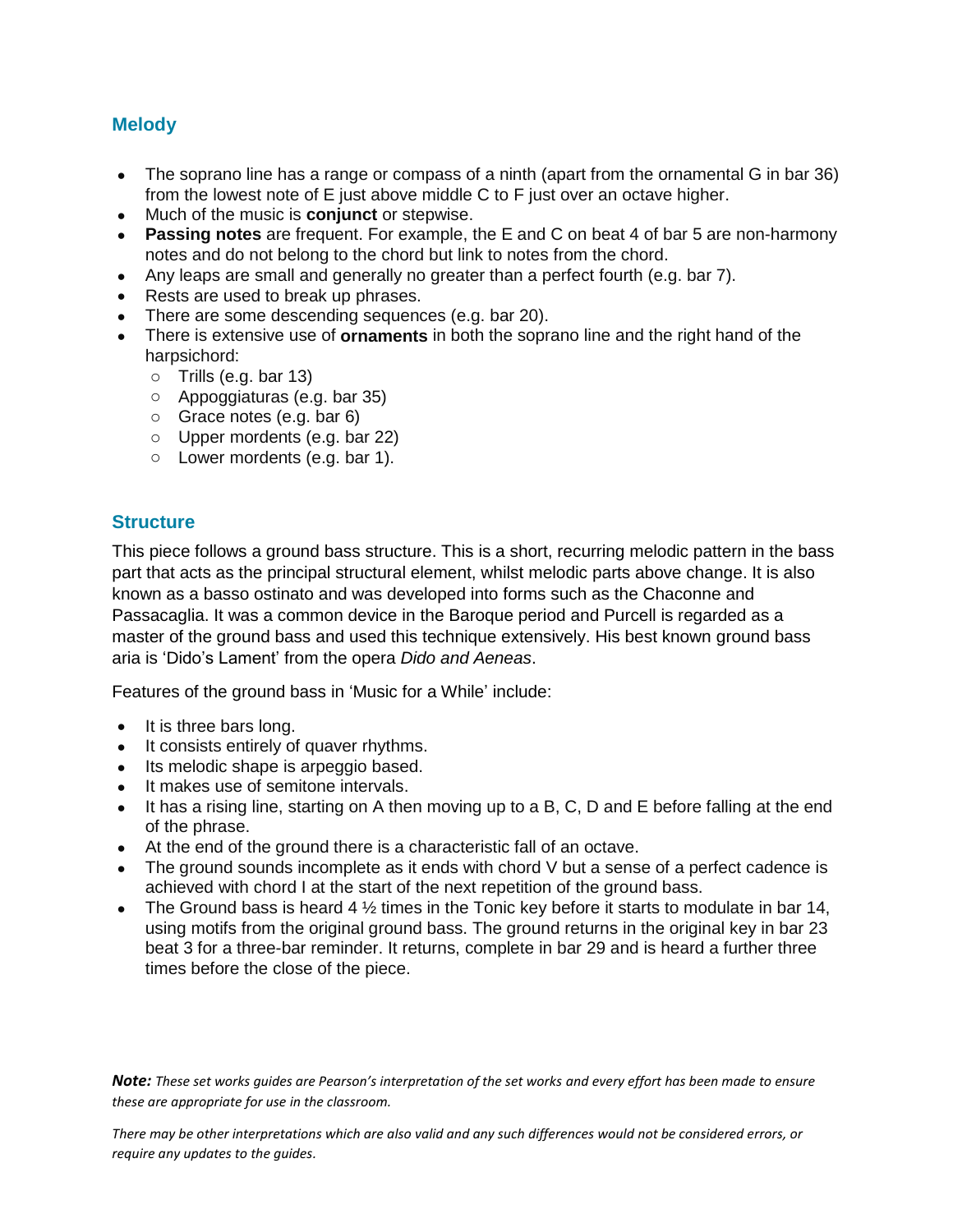

In addition to the ground bass structure, there is a sense of forward looking by Purcell with signs of what was to become the popular ternary form da capo aria structure used in operatic arias later in the Baroque period. This is seen at bar 29 where there is a reprise of material from the opening in identical form with just slight extension to conclude the work.

## **Texture**

- The texture is melody and accompaniment/**melody-dominated homophony**.
- The accompaniment is provided by the ground bass in the left hand of the harpsichord and the bass viol.
- The right hand of the harpsichord is an elaborate realisation and provides some **counterpoint** with the vocal line.

# **Tonality**

- The music is in A minor (coloured by a Tierce de Picardie).
- The tonality, however, is sometimes ambiguous due to the **chromatic** and non-diatonic nature of the ground bass.
- The central section **modulates** to closely related keys. These include E minor (bar 14), G major (bar 16), C major (bar 21), A major (bar 23), E minor (bar 27).
- The music returns to the tonic key of A minor in bar 28 until the end.
- Modulations are confirmed by perfect cadences.

# **Harmony**

- Chords are **diatonic** and **functional**.
- **Perfect cadences** are achieved from the chord V at the end of the ground to the chord I at the start of the next playing of the ground bass (e.g. bars 3–4). This is a Ic–V–I cadential 6– 4.
- **Suspensions** are used very occasionally. For example, there is a 4–3 suspension in bar 3 beat 4½ in the harpsichord part.
- Dissonances are infrequent but examples can be seen on the word 'pains' in bar 12 with a D in the bass against and E in the voice and on the word 'eas'd' in bars 13–14 where there is dissonance followed by resolution at the start of each repetition of the word.
- Another type of dissonance used is **false relation**, which can be seen in bar 1 with an F♯ in the ground bass and a F<sup> $\natural$ </sup> in the right hand of the harpsichord (although strictly not adjacent to each other, they do colour adjacent chords).

*Note: These set works guides are Pearson's interpretation of the set works and every effort has been made to ensure these are appropriate for use in the classroom.*